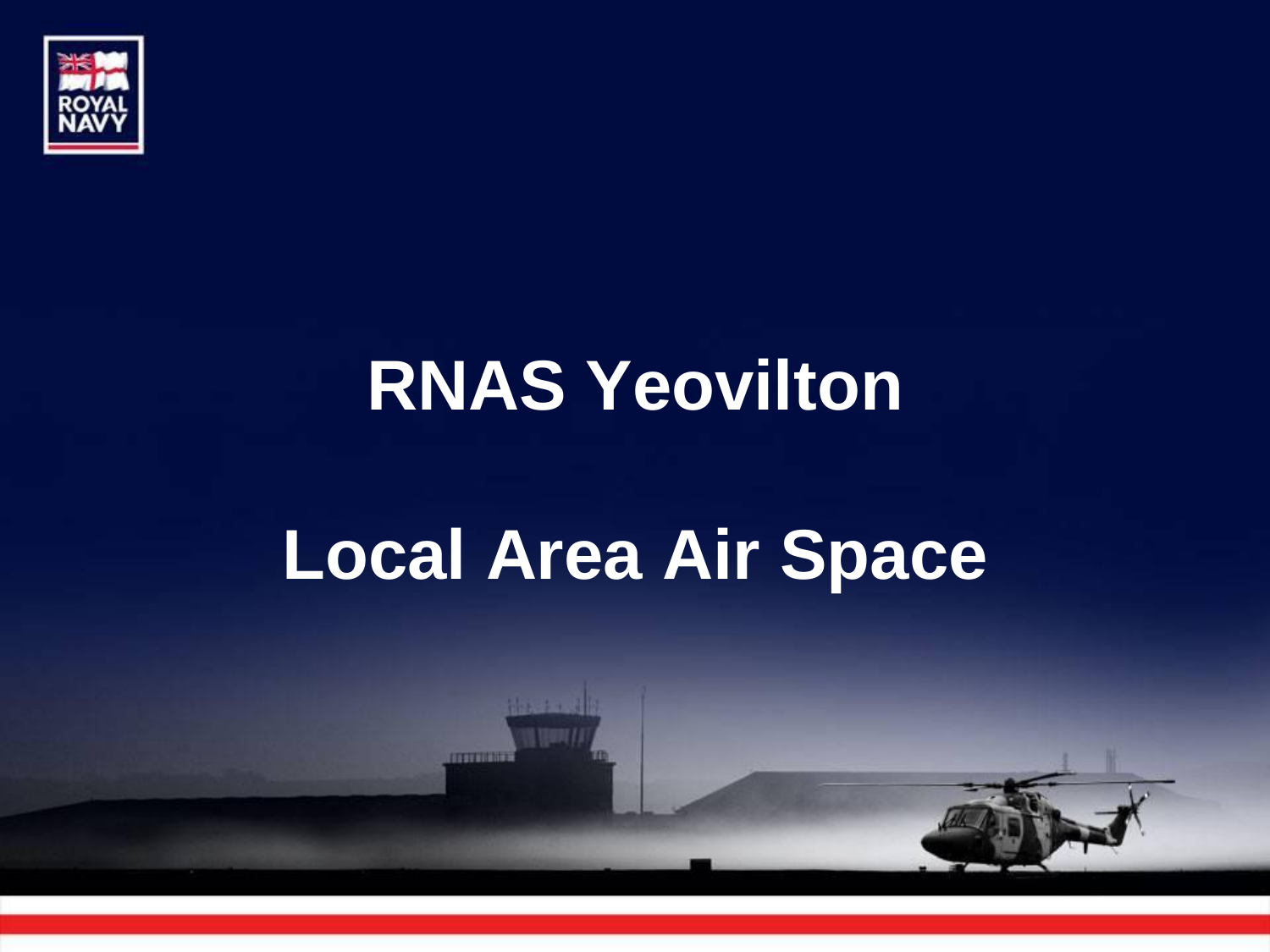

#### AIAA & Instrument Flying Areas



- AIAA SFC-6000FT
- Split into 6 boxes for rotary wing instrument flying training from 3000-6000ft
- Mix of VFR & IFR rotary and fixed wing military traffic operates in AIAA from SFC-6000FT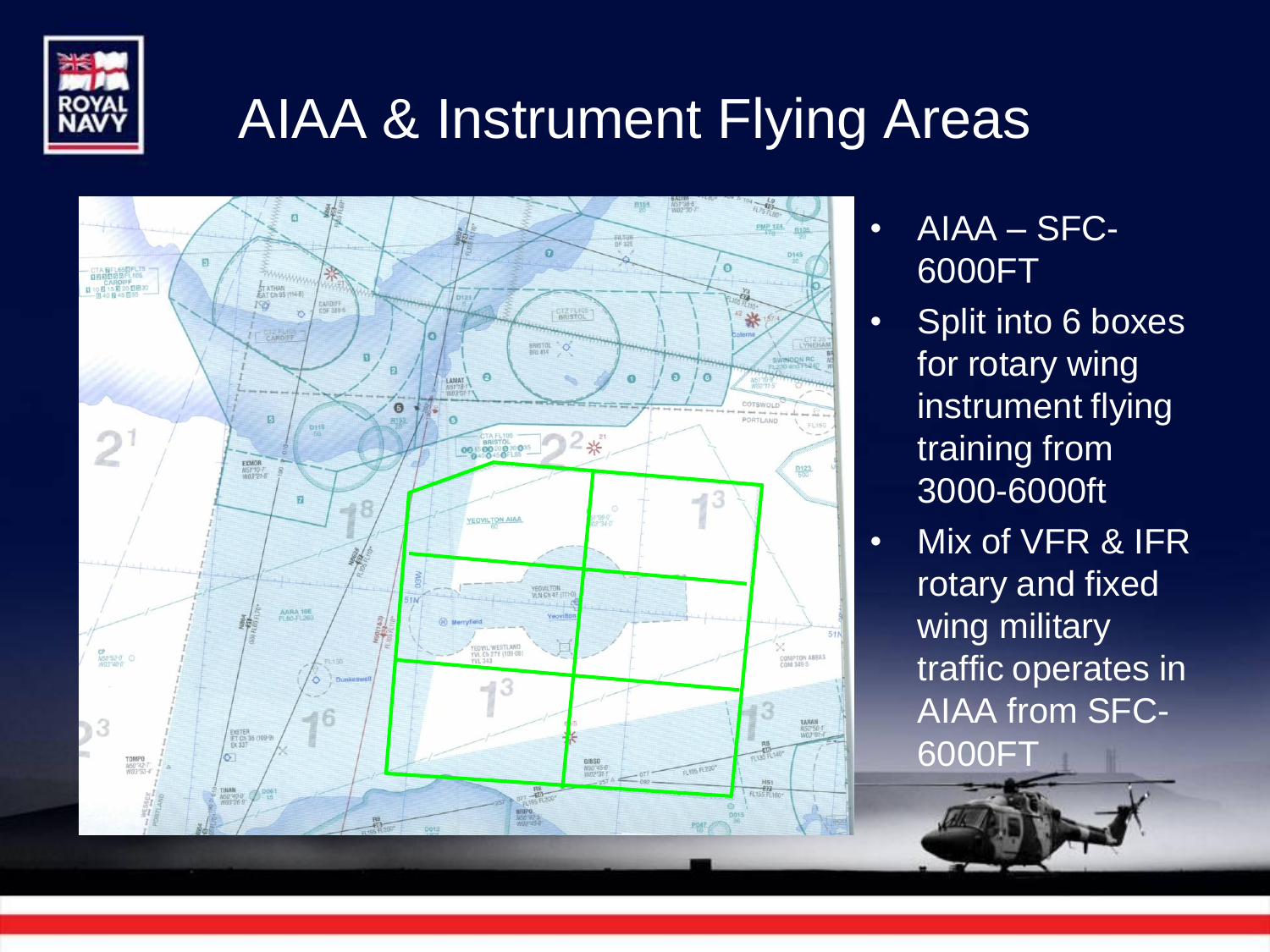

### Routes to and from Merryfield

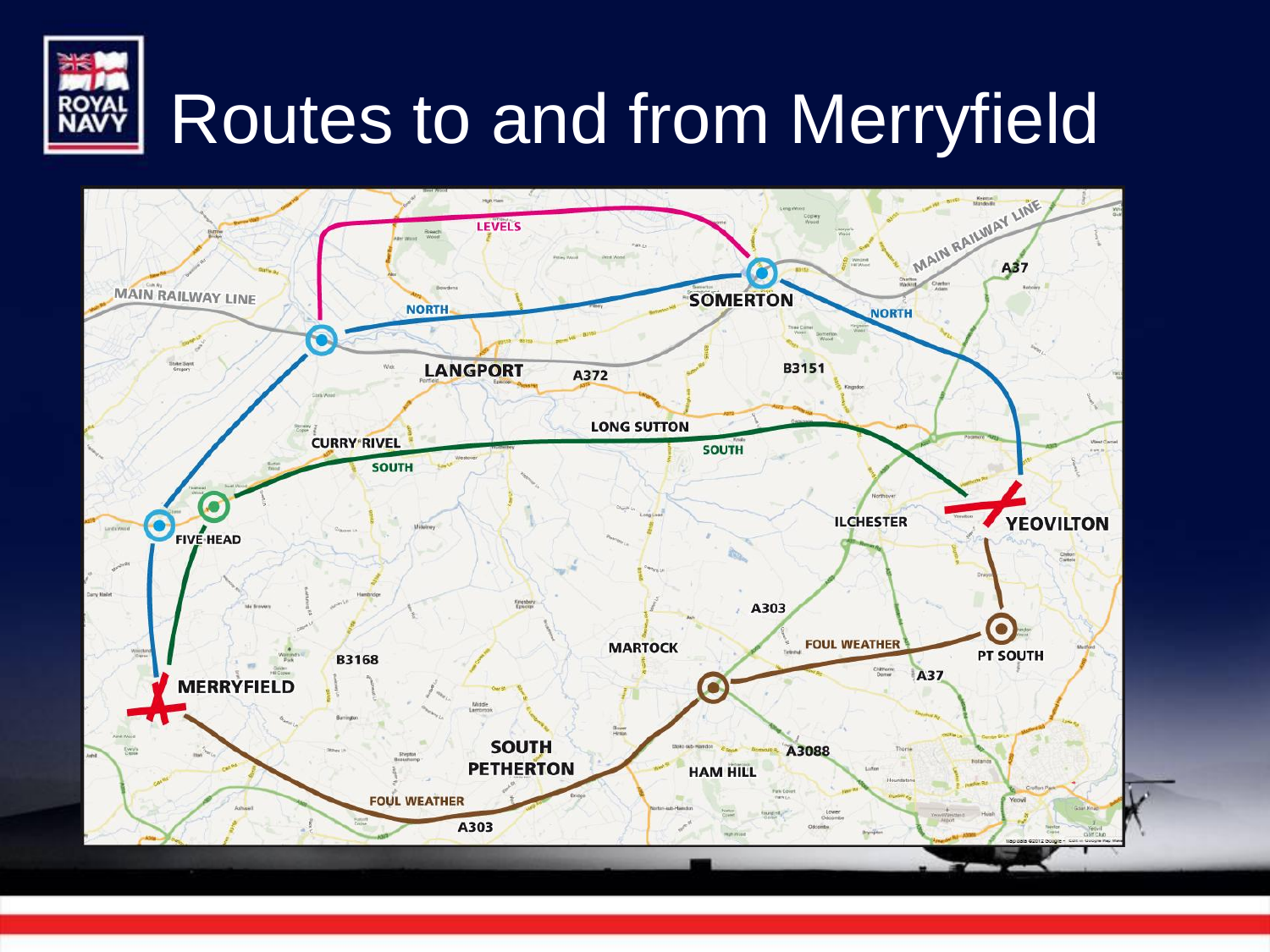

# Merryfield Routes

- Northern & Southern routes are one way direction of travel dependent on duty runway at Yeovilton – duty runway 22 or 27 Southern route to Merryfield return to Yeovilton on Northern route – duty runway 04 or 09 Northern route to Merryfield return to Yeovilton on Southern route
- Northern and Southern routes flown at 500-700ft Yeovilton QFE
- Levels route is flown Merryfield to Yeovilton only 700ft Yeovilton QFE
- Foul weather route 100ft AGL 500ft Yeovilton QFE and is bidirectional

**ANTITIER**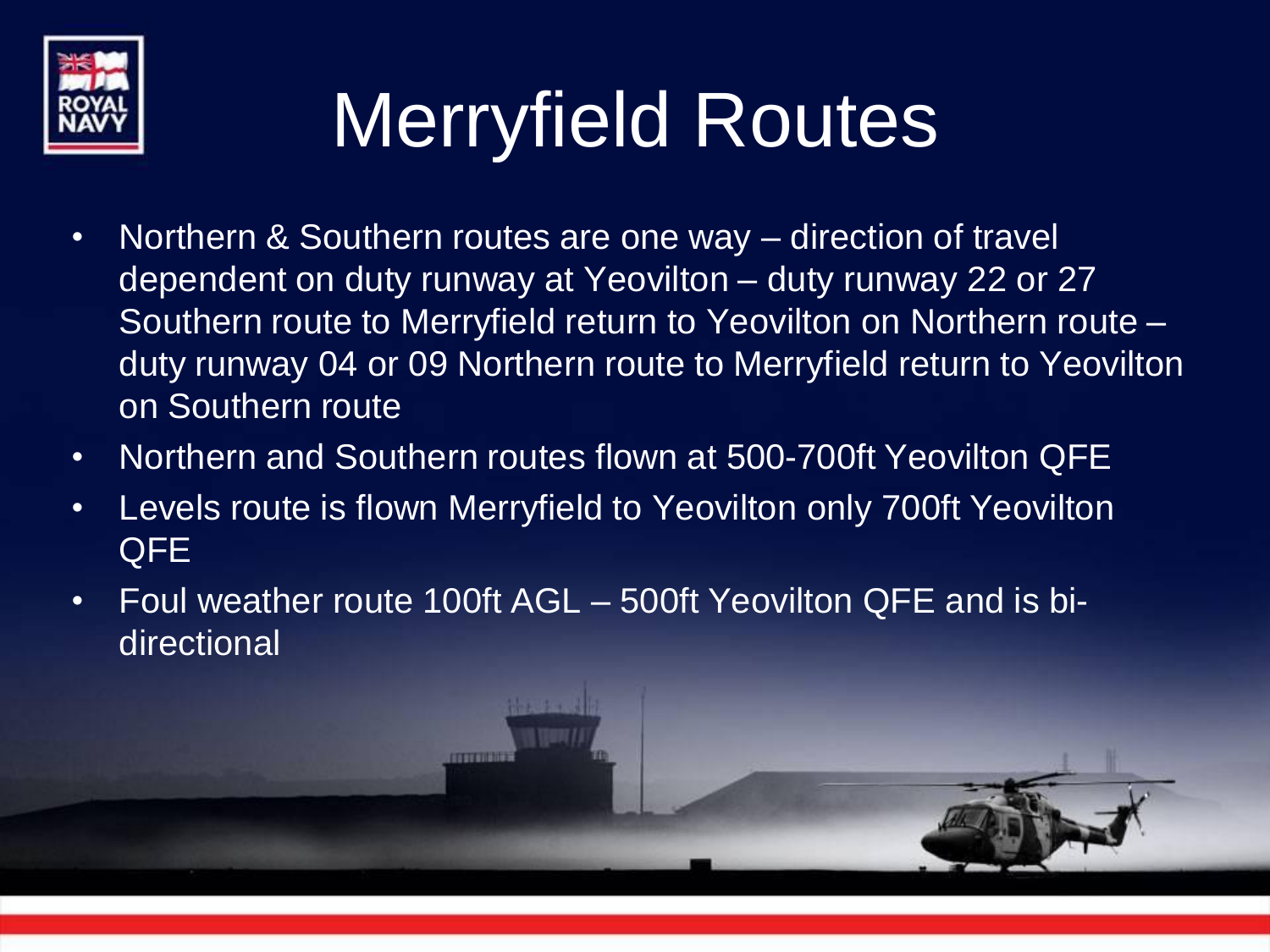

### IFR Recovery Patterns



- Increasingly busy when the cloud base is lower than 1500ft
- Complexity increases when vectoring differing types of aircraft and when conducting dual runway **Ops**

Typical radar patterns for RWY 22 & 27 (Patterns will vary depending on A/C type and initial position of recovering A/C)